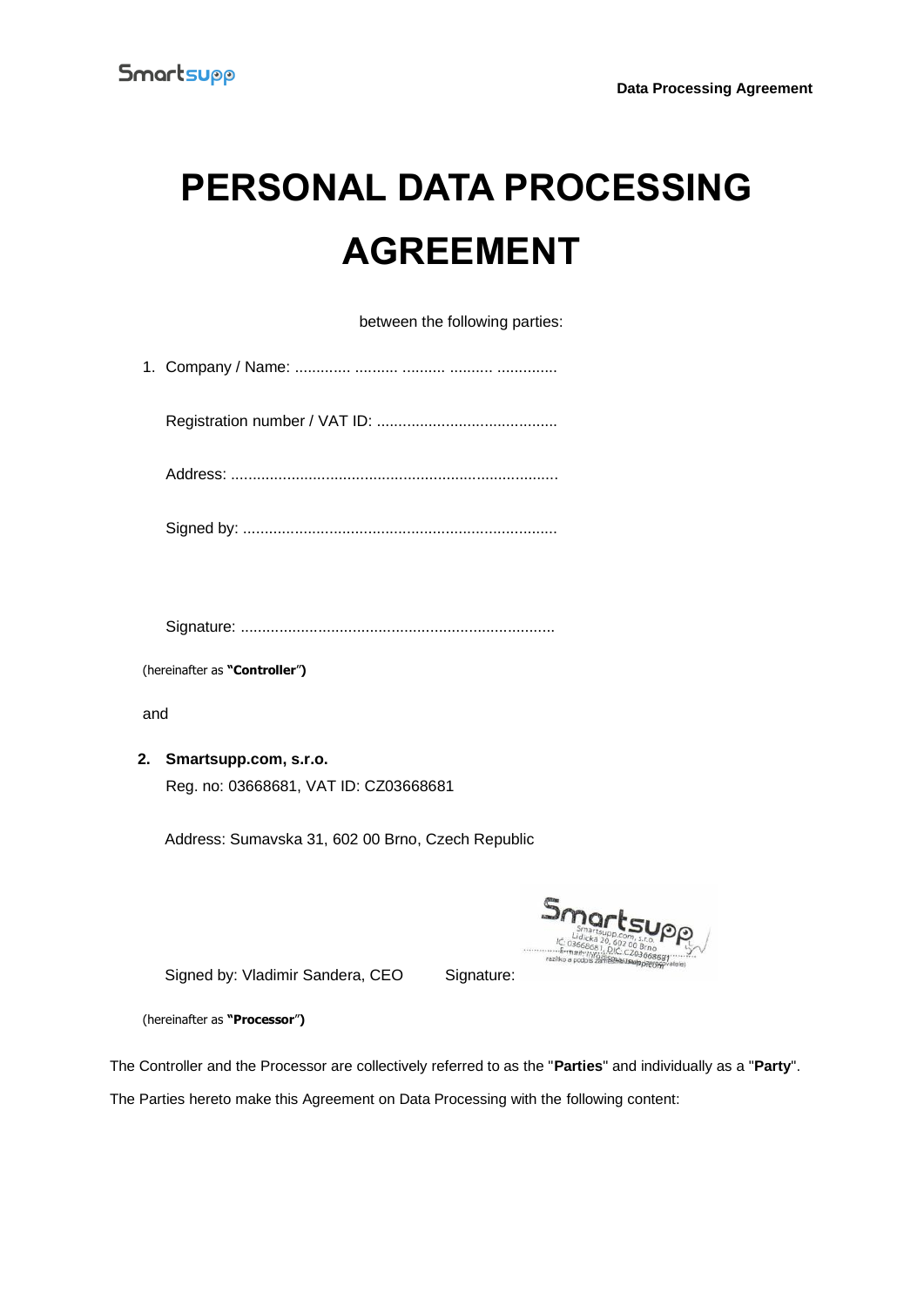#### **1. DEFINITIONS**

- 1.1 For the purpose of this Agreement:
	- 1.1.1 **Agreement** means this agreement and all underlying appendices;
	- 1.1.2 **Directive** means the General Data Protection Regulation (Regulation (EU) 2016/679 of the European Parliament and of the Council of 27 April 2016) when this takes effect;
	- 1.1.3 **Data subject** means the identified or identifiable natural person to whom Personal data relates;
	- 1.1.4 **Personal data** means any information relating to an identified or identifiable natural person as defined in the Article 4 of the Directive, mainly any such information disclosed by the Controller to the Processor for purpose of Processing;
	- 1.1.5 **Processing** or **Data processing** means any operation or set of operations which is performed on Personal data or on sets of Personal data, whether or not by automated means, such as collection, recording, organization, structuring, storage, adaptation or alteration, retrieval, consultation, use, disclosure by transmission, dissemination or otherwise making available, alignment or combination, restriction, erasure or destruction as defined in the Article 4 of the Directive;
	- 1.1.6 **Terms** means Terms of Service available on the Processor´s website [www.smartsupp.com/terms](https://www.smartsupp.com/terms) to which the Controller has agreed by accessing or using the service for which the Controller has signed up;
	- 1.1.7 **Primary Service** means non-exclusive SaaS (software as a service) licence provided by the Processor to the Controller as described in the Terms;
	- 1.1.8 **Data Retention Period** means a time frame for how long are data of the Controller, including Personal data, stored by the Processor. Data Retention Period depends on the Primary Service purchased by the Controller as further described in the Terms.
	- 1.1.9 **Instructions** means any documented instructions issued by the Controller to the Processor in alignment with Terms, this Agreement and the Directive as to the nature, scope and method of Data processing.

#### **2. BACKGROUND AND PURPOSE**

- 2.1 The Parties have agreed to the provision of the Terms, which governs the Controller's limited, non-exclusive and terminable right to the use of the Primary Service.
- 2.2 In this connection, the Processor processes Personal data on behalf of the Controller and by Controller's Instructions, and for that purpose the Parties have entered into this Agreement in accordance to the Article 28 of the Directive.
- 2.3 The purpose of this Agreement is to ensure that the co-operation of the Processor and the Controller in the field of Processing of Personal Data of Data subjects complies with the Directive.

#### **3. APPOINTMENT AND INSTRUCTIONS**

3.1 The Processor is authorised by the Controller to process Personal data disclosed to Processor by the Controller on behalf of the Controller on the terms and conditions set out in this Agreement.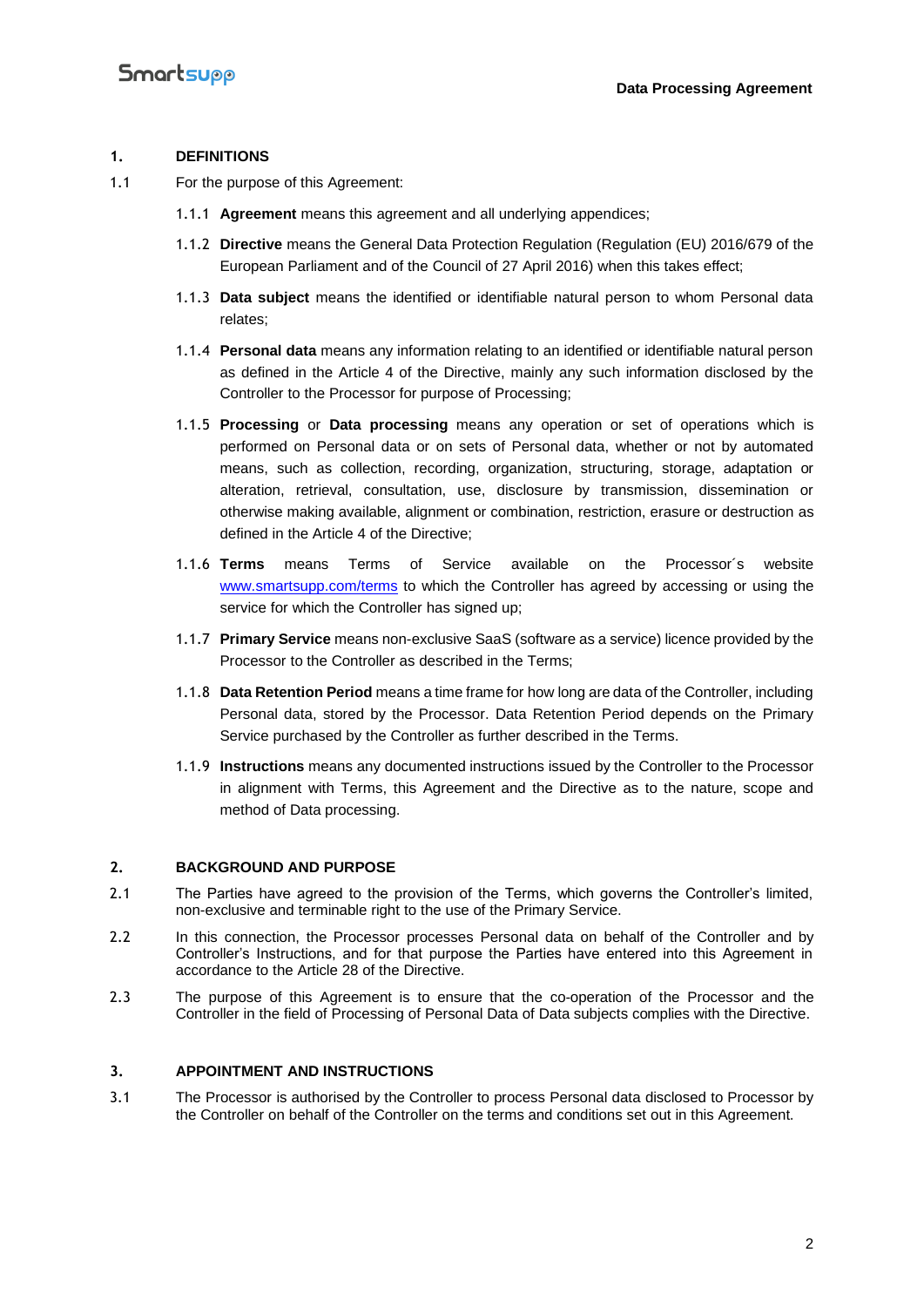#### **Data Processing Agreement**

- 3.2 The Processor may only process Personal data subject to the Instructions, including with regard to transfers of Personal data to a third country or an international organisation, unless required to do so by Union or Member State law to which the processor is subject. In such a case, the Processor shall inform the Controller of that legal requirement before processing, unless that law prohibits such information on important grounds of public interest.
- 3.3 All Instructions shall comply with the Directive and any other applicable law and the Processor reserves the right to refuse any Instruction noncompliant with the Directive or any other applicable law or if such Instruction, in Processor's opinion, infringes the Directive or other Union or Member State data protection provisions. In such case Processor may postpone the execution of such and Instruction and shall immediately inform the Controller.
- 3.4 This Agreement, including appendices, constitutes the complete and final Instructions for the Processing of Personal Data for purpose an in scope as set in this Agreement and in connection with Primary Service.
- 3.5 The Processor may process Personal Data outside the scope of the Instructions in cases where required by EU law or national law to which the Processor is subject.
- 3.6 If Personal Data are processed outside the scope of the Instructions, the Processor shall notify the Controller of the reason. The notification must be made before processing is carried out and must include a reference to the legal requirements forming the basis of the processing.
- 3.7 Notification should not be made if such notification would be contrary to EU law or national law.
- 3.8 By this Agreement Controller thereby appoints Processor to process Personal data disclosed to him by the Controller on behalf of the Controller in scope as is necessary to provide Primary Service or otherwise subsequently agreed to by the Parties in writing.

#### **4. DURATION**

- 4.1 The Agreement applies until either (a) termination of the Agreement(s) on provision of the Primary Service or (b) termination of this Agreement.
- 4.2 Regardless of the termination of the Processor Agreement, clause 13 of the agreement regarding confidentiality as well as clauses 9, 10 and 11 will remain in force after termination of the Processor Agreement.

#### **5. DATA PROCESSING**

- 5.1 The Processor shall process Personal Data on behalf of the Controller solely for the purpose of providing Primary Service within the scope and for the purpose specified in Appendix 1 of this Agreement.
- 5.2 Subject-matter and duration of the processing, the nature and purpose of the processing, the type of personal data and categories of data subjects are specified in Appendix 1 of this Agreement.
- 5.3 Personal Data of EU Data subjects processed on behalf of the Controller by the Processor will be processed within European Union, with the exception of certain server or technology infrastructure providers which the Processor is using to provide the Primary Service. These providers are listed as sub-processors in Appendix 3 of this Agreement. Any sub-processors operating outside European Union process Personal Data under EU Standard Contractual Clauses (SCCs).
- 5.4 All Personal Data processed on behalf of the Controller by the Processor will be processed under appropriate technical and organisational security measures as specified in the Article 6.1. of this Agreement.
- 5.5 If a Data subject applies directly to the Processor to request the access, rectification, restriction, erasure or portability of Data Subject's Personal Data, or if Data Subject objects to the Processing, or its right not to be subject to an automated individual decision making, the Processor shall forward such request to the Controller immediately.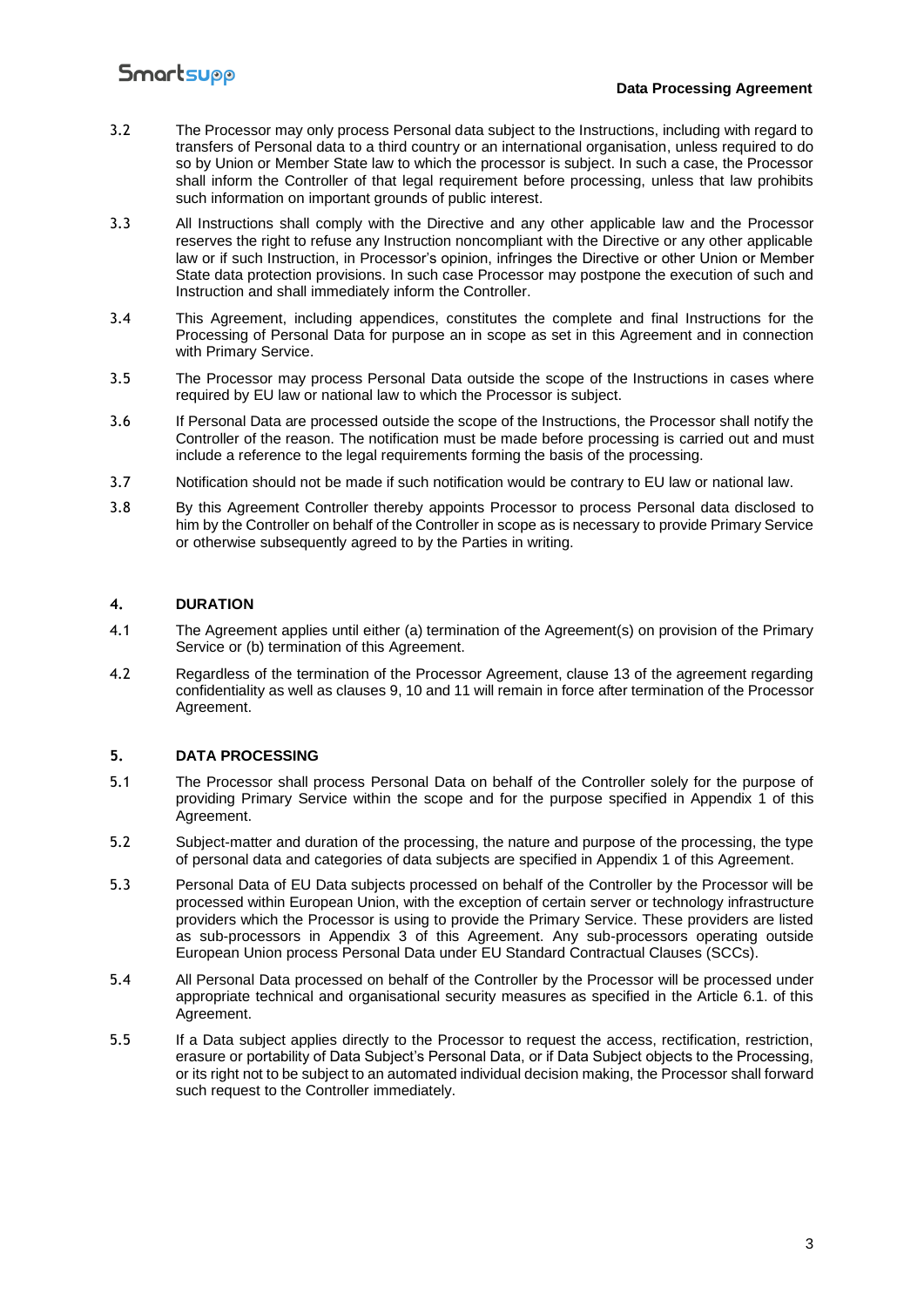#### **Data Processing Agreement**

- 5.6 The Processor shall not rectify, erase or restrict any Personal data processed on behalf of the Controller without documented Instruction of the Controller or unless Data Retention Period expires. The Processor shall not rectify, erase or restrict any Personal data processed on behalf of the Controller even if such Instruction is given in case any Union or Member State law requires storage of the such Personal data.
- 5.7 The Processor shall not use any Personal data disclosed by the Controller for the Processing under this Agreement for any other purpose than specified in Appendix 1.
- 5.8 The Processor shall not disclose such Personal data to third parties, except sub-processors authorized by the Controller, specified in appendix 3 of this Agreement.
- 5.9 The Processor shall not make any copies or duplicate Personal data disclosed to him by the Controller without authorization of the Controller, except such copies or duplicates are part of backups described in the Terms or are required by the the Directive or other Union or Member State law (i.e. statutory retention rules).
- 5.10 The Processor shall upon end of provision of Primary Service, completion of contractual work as laid down in the Terms and this Agreement, or when requested by the Controller (mainly by the Instruction) delete all Personal data and delete existing copies unless Union or Member State law requires storage of the personal data.
- 5.11 The Processor shall not transfer Personal Data to third countries or international organisations unless specifically stated in this Agreement.
- 5.12 The Processor has appointed Data Protection Officer (hereinafter as "DPO"), who shall perform duties in compliance with the Directive. The DPO can be contacted at dpo@smartsupp.com.

#### **6. PROCESSOR'S OBLIGATIONS**

#### 6.1 **Technical and organisational security measures**

- 6.1.1 The Processor is responsible for implementing necessary technical and organisational measures to ensure an appropriate security level. The measures must be implemented with due regard to the current state of the art, costs of implementation and the nature, scope, context and purposes of the processing and the risk of varying likelihood and severity to the rights and freedoms of natural persons. The Processor shall take the category of Personal data described in appendix 1 into consideration in the determination of such measures.
- 6.1.2 Processor has implemented the technical and organisational security measures as specified in appendix 2 to this Agreement.
- 6.1.3 The Processor shall implement the suitable technical and organisational measures in such a manner that the processing by the Processor of Personal data meets the requirements of the applicable Personal data regulation.
- 6.1.4 Should the Processor implement any new technical or organizational security measures in the meaning of this Article, especially in connection with improvement and development of the Primary Service, technical progress and development of technical and organizational security measures, changes in the organization of the Processor, changes in any applicable law etc., the specification in the appendix 2 will be updated if necessary. Any change in the technical or organizational security measures must not reduce the level of technical or organizational security measures as specified at the date of signature of this Agreement.
- 6.1.5 The Parties agree that the provided safeguards and all technical and organisational measures to ensure an appropriate security level of Personal data as specified in appendix 2 are adequate at the date of conclusion of this Agreement.

#### 6.2 **Employee conditions**

6.2.1 The Processor shall ensure that employees who process Personal Data for the Processor have undertaken to observe confidentiality or are subject to an appropriate statutory duty of confidentiality.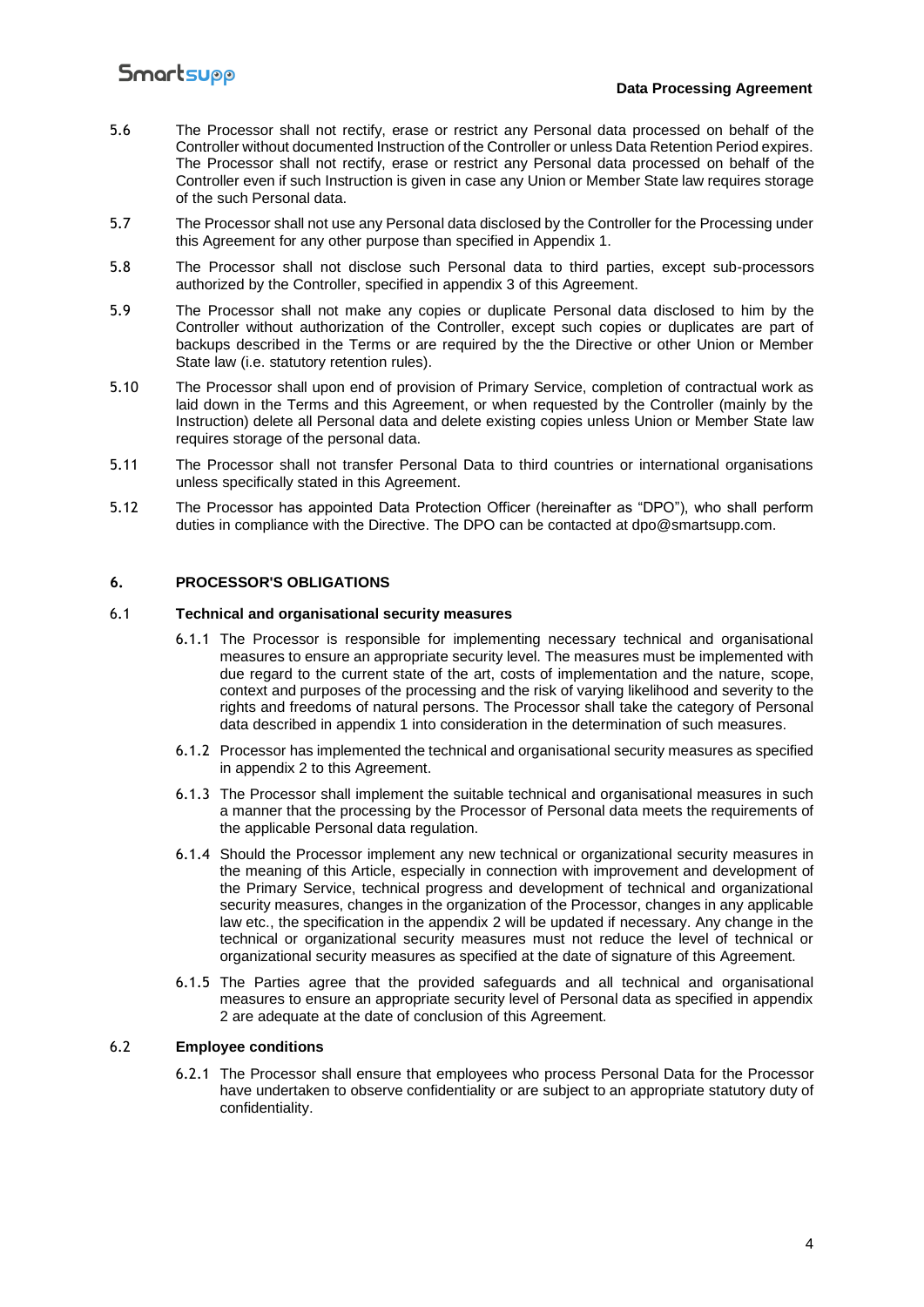- 6.2.2 The Processor shall ensure that access to the Personal data is limited to those employees for whom it is necessary to process Personal data in order to meet the Processor´s obligations to the Controller under the Terms.
- 6.2.3 The Processor shall ensure that employees processing Personal Data for the Processor only process such data in accordance with the Instructions.

#### 6.3 **Documentation for compliance with obligations**

- 6.3.1 Upon written request, the Processor shall document to the Controller that the Processor:
	- a) meets its obligations under this Agreement and the Instructions.
	- b) meets the provisions of the Directive, in respect of the Personal data processed on behalf of the Controller.
- 6.3.2 The Processor's documentation must be provided within reasonable time.

#### 6.4 **Records of processing activities**

- 6.4.1 The Processor shall maintain a record of the processing of Personal data.
- 6.4.2 The record must include the following information:
	- a) Categories of processing carried out on behalf of the Controller.
	- b) Processors' employees who process the Personal data.
	- c) If relevant, Sub-Processors who process the Personal data.
	- d) A general description of technical and organisational measures in connection with the processing.
	- e) If relevant, specification of third countries or international organisations to which the personal data are transferred as well as documentation for appropriate safeguards.
	- f) Contact details of the Processor's and Sub-Processor's contact person or Data processing adviser (if appointed).
- 6.4.3 Upon request, the Processor shall make the records available to the Controller or any relevant supervisory authority within reasonable time.

#### 6.5 **Security breach**

- 6.5.1 The Processor shall notify the Controller of any Personal data breach, which may potentially lead to accidental or unlawful destruction, alteration, unauthorised disclosure of, or access to, Personal data processed by the Processor for the Controller (hereinafter as "Security Breach").
- 6.5.2 Security Breaches must be reported to the Controller without undue delay.
- 6.5.3 The Processor shall maintain a record of all Security Breaches. The record must as a minimum document the following:
	- a) the actual circumstances of the Security Breach;
	- b) the effects of the Security Breach; and
	- c) the remedial measures taken.
- 6.5.4 Upon written request, the record must be made available to the Controller or the supervisory authorities.

#### 6.6 **Audits and Inspections**

6.6.1 The Processor allows for and contributes to audits, including inspections, conducted by the Controller or another auditor mandated by the Controller.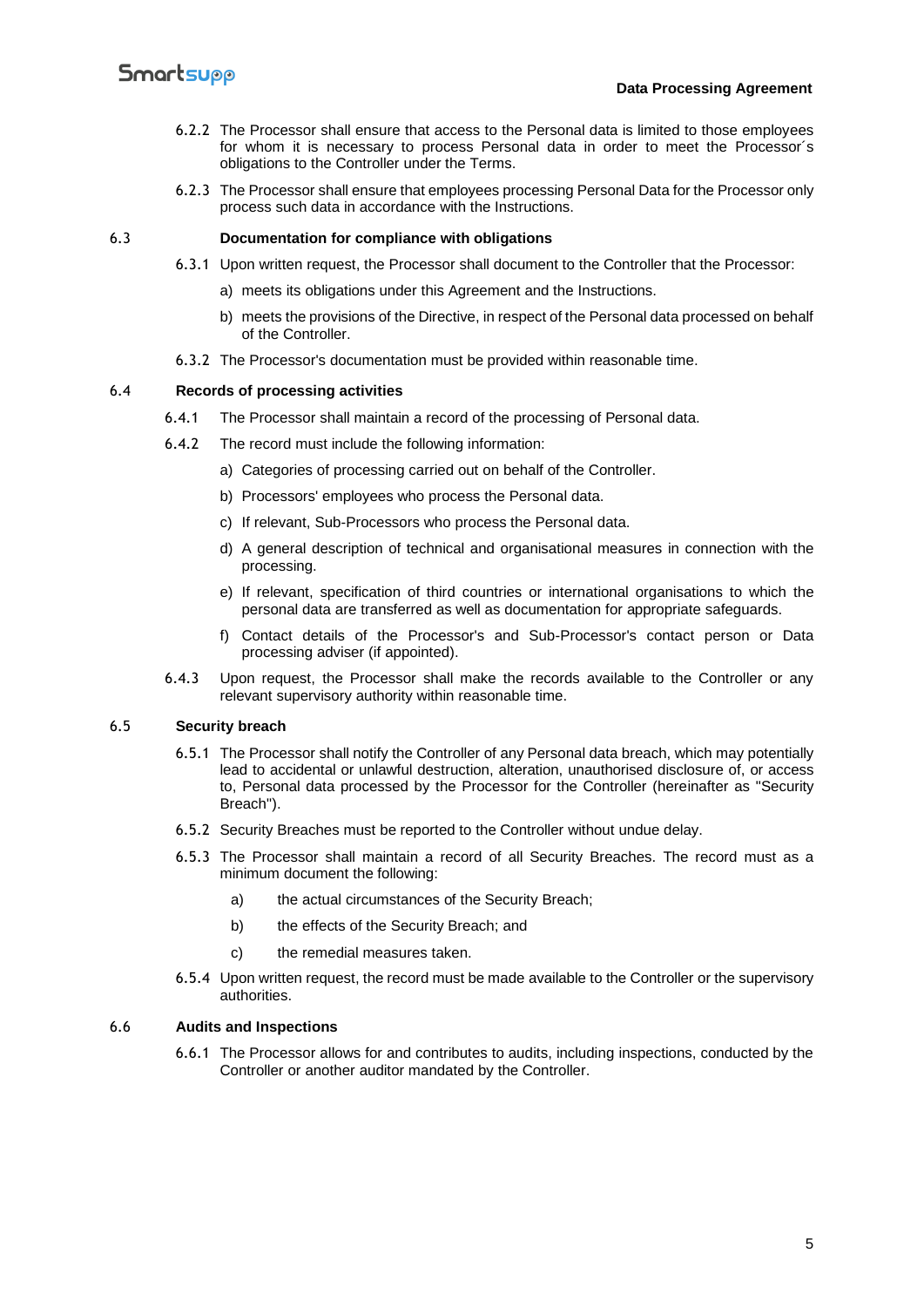- 6.6.2 Any audit or inspection by the Controller or auditor mandated by the Controller may be carried out by prior consultation with the Processor. In such consultation duration, scope, subject and date and time of the respective audit or inspection must be mutually agreed.
- 6.6.3 The right of audit or inspection stipulated in this Agreement does not extent to any facilities operated by sub-processors, sub-contractors or any third party, even if used in connection with providing Primary Service or Data Processing.
- 6.6.4 Any audit or inspection by the Controller or auditor mandated by the Controller may be carried out only to verify compliance of the Data Processing carried out by the Processor with this Agreement, the Directive or other applicable law.
- 6.6.5 All information and documents disclosed by the Processor to the Controller in connection with audit or inspection are part of Processor's trade secret and are subject to the confidentiality as stipulated in clause 13, if not stipulated otherwise. Such information and documents may be disclosed only to the authorized supervisory authority.

#### 6.7 **Assistance**

- 6.7.1 The Processor shall to the necessary and reasonable extent assist the Controller in the performance of its obligations in the processing of the Personal Data covered by this Agreement, including in connection with:
	- a) responses to Data subjects on exercise of their rights, especially data subject's rights laid down in Chapter III of the Directive;
	- b) ensuring compliance with the obligations of the Controller pursuant to Articles 32 to 36 of the Directive taking into account the nature of processing and the information available to the Processor;
	- c) Security Breaches;
	- d) impact assessments;
	- e) prior consultation of the supervisory authorities,
- 6.7.2 In this connection, the Processor shall obtain the information to be included in a notification to the supervisory authority provided that the Processor is best suited to do so.
- 6.7.3 The Processor is entitled to payment for time spent and materials consumed for assistance pursuant to clause 6.7.
- 6.7.4 Appropriate technical and organisational measures implemented by the Processor in order to assist the Controller with the fulfilment of his obligation to respond to requests for exercising the data subject's rights (right of access by the data subject, right to rectification, right to erasure, right to restriction of processing, right to data portability, Right to object and automated individual decision-making) laid down in Articles 15 to 22 of the Directive are specified in appendix 2 of this Agreement.

#### **7. CONTROLLER'S OBLIGATIONS**

#### 7.1 **Lawfulness of processing**

- 7.1.1 The Controller shall ensure and guarantees that during the whole duration of this Agreement:
	- 7.1.1.1 all Personal Data disclosed by the Controller to the Processor for Processing anyhow related to the Primary Service were collected by legal and legitimate manners according to the Directive, or any other applicable law;
	- 7.1.1.2 consent of the Data Subject is given for Processing of the respective Personal data by the Processor, such consent is given freely and in accordance to the Article 7 of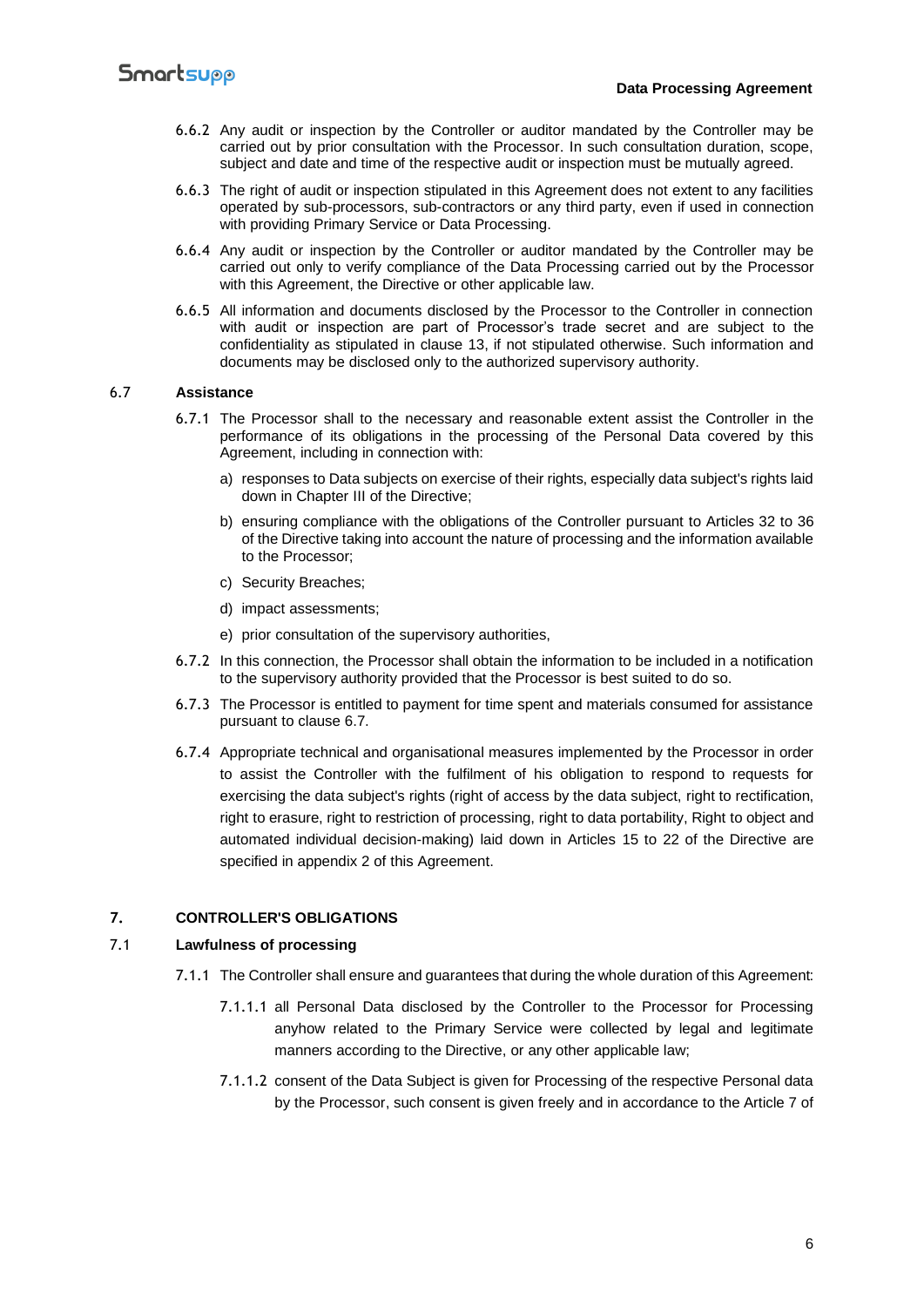the Directive and that the consent is valid for the whole time of Processing and was not withdrawn by the Data subject;

- 7.1.1.3 other conditions of lawful processing according to the Article 6 of the Directive apply if consent of the Data Subject was not given;
- 7.1.1.4 no Personal data falling into special category of Personal data as specified in the Article 9 of the Directive were disclosed to the Processor.
- 7.1.2 In case any condition stipulated in the clause 7.1.1. is not met at any time of the Data Processing by the Processor or during the duration of this Agreement, Controller must notify the Processor in the most expedient time possible under the circumstances and without reasonable delay and, where feasible, not later that 72 hours after having become aware of such deficiency. Controller also must exclude such Personal Data from Processing by himself (mainly by erasing such Personal Data from the Controllers Primary Service) and if not possible provide to Processor all necessary assistance to except such Personal Data from Processing.

#### 7.2 **Employee conditions and third parties**

- 7.2.1 The Controller shall ensure that employees who process Personal data and have access to the Primary Service on behalf of the Controller undertaken to observe confidentiality or are subject to an appropriate statutory duty of confidentiality.
- 7.2.2 The Controller shall ensure that any third party having access to the Primary Service on behalf of the Controller undertaken to observe confidentiality or are subject to an appropriate statutory duty of confidentiality.
- 7.2.3 The Controller is fully liable to the Processor for the performance of any employee or third party to whom access to Primary Service is given by the Controller.

#### 7.3 **Documentation for compliance with obligations**

- 7.3.1 Upon written request, the Controller shall document to the Processor that:
	- a) Controller meets its obligations under this Agreement and the Terms;
	- c) Controller meets the provisions of the Directive or other applicable law, in respect of the Personal Data disclosed to Processor;
	- d) Data Subject's consent is valid and was given for Processing of the respective Personal Data by the Processor**,** such consent was given freely and in accordance to the Article 7 of the Directive.
- 7.3.2 The Controller 's documentation must be provided within reasonable time.

#### 7.4 **Security breach**

- 7.4.1 The Controller shall notify the Processor of any Security Breach as stipulated in clause 6.5.1.
- 7.4.2 Security Breaches must be reported to the Processor without undue delay.
- 7.4.3 The Controller shall maintain a record of all Security Breaches. The record must as a minimum document the following:
	- d) the actual circumstances of the Security Breach;
	- e) the effects of the Security Breach; and
	- f) the remedial measures taken.
- 7.4.4 Upon written request, the record must be made available to the Processor or the supervisory authorities.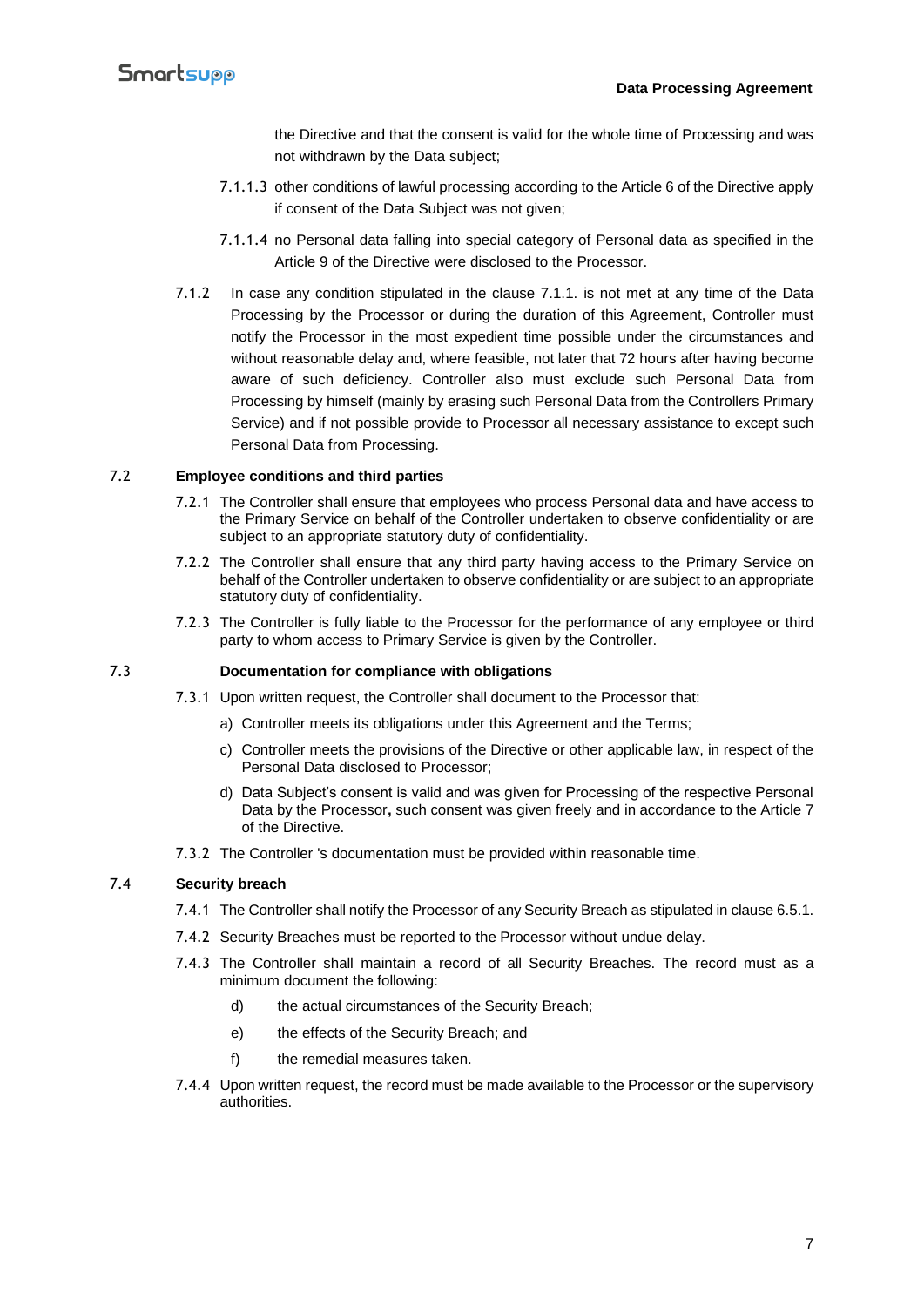#### 7.5 **Assistance**

- 7.5.1 The Controller shall to the necessary and reasonable extent assist the Processor in the performance of its obligations in the processing of the Personal Data covered by this Agreement, including in connection with:
	- a) responses to data subjects on exercise of their rights, especially data subject's rights laid down in Chapter III of the Directive;
	- f) Security Breaches;
	- g) impact assessments;
	- h) prior consultation of the supervisory authorities,
- 7.5.2 In this connection, the Controller shall obtain the information to be included in a notification to the supervisory authority provided that the Controller is best suited to do so.

#### **8. SUB-PROCESSORS**

- 8.1 The Processor may only use a third party ("Sub-Processor") for the processing of Personal data for the Controller provided that it is specified in Appendix 3 of this Agreement.
- 8.2 The Processor and the Sub-Processor(s) have concluded a written agreement imposing the same data protection obligations on the Sub-Processor as those of the Processor (including in pursuance of this Agreement) as referred to in paragraph 3 of the Directive regarding Data processing, ensuring protection of processed Personal data and compliance with the Directive, in particular providing sufficient guarantees to implement appropriate technical and organisational measures in such a manner that the processing will meet the requirements of the Directive. Sub-processor also acts only under the Instructions of the Controller as stated in this Agreement.
- 8.3 The Processor reserves right to change or add Sub-Processors. The Processor shall notify the Controller of any such event. The notification shall be done at least 30 days prior to the event. If the Controller doesn't agree to the new Sub-Processor, he has the right to terminate the Primary Service immediately and is entitled to a refund for the remaining paid period of the Primary Service.
- 8.4 All communication with the Sub-Processor is handled by the Processor, unless otherwise specifically agreed.
- 8.5 The Processor is directly responsible for the Sub-Processor's processing of Personal Data in the same manner as had the processing been carried out by the Processor.

#### **9. FEES AND COSTS**

9.1 The Parties are only entitled to payment for the performance of the Primary Service in accordance with Terms, unless otherwise stipulated in this Agreement.

#### **10. BREACH**

10.1 The regulation of breach in the Terms on delivery of the Primary Service also applies to this Agreement as were this Agreement an integral part thereof. If this is not considered in the Terms on delivery of the Primary Service, the general remedies for breach laid down in applicable law will apply to this Agreement.

#### **11. LIABILITY AND LIMITATION OF LIABILITY**

11.1 The Parties are liable according to the general rules of applicable law, however, Smartsupp.com, s.r.o. is liable according to the scope set out in the Terms.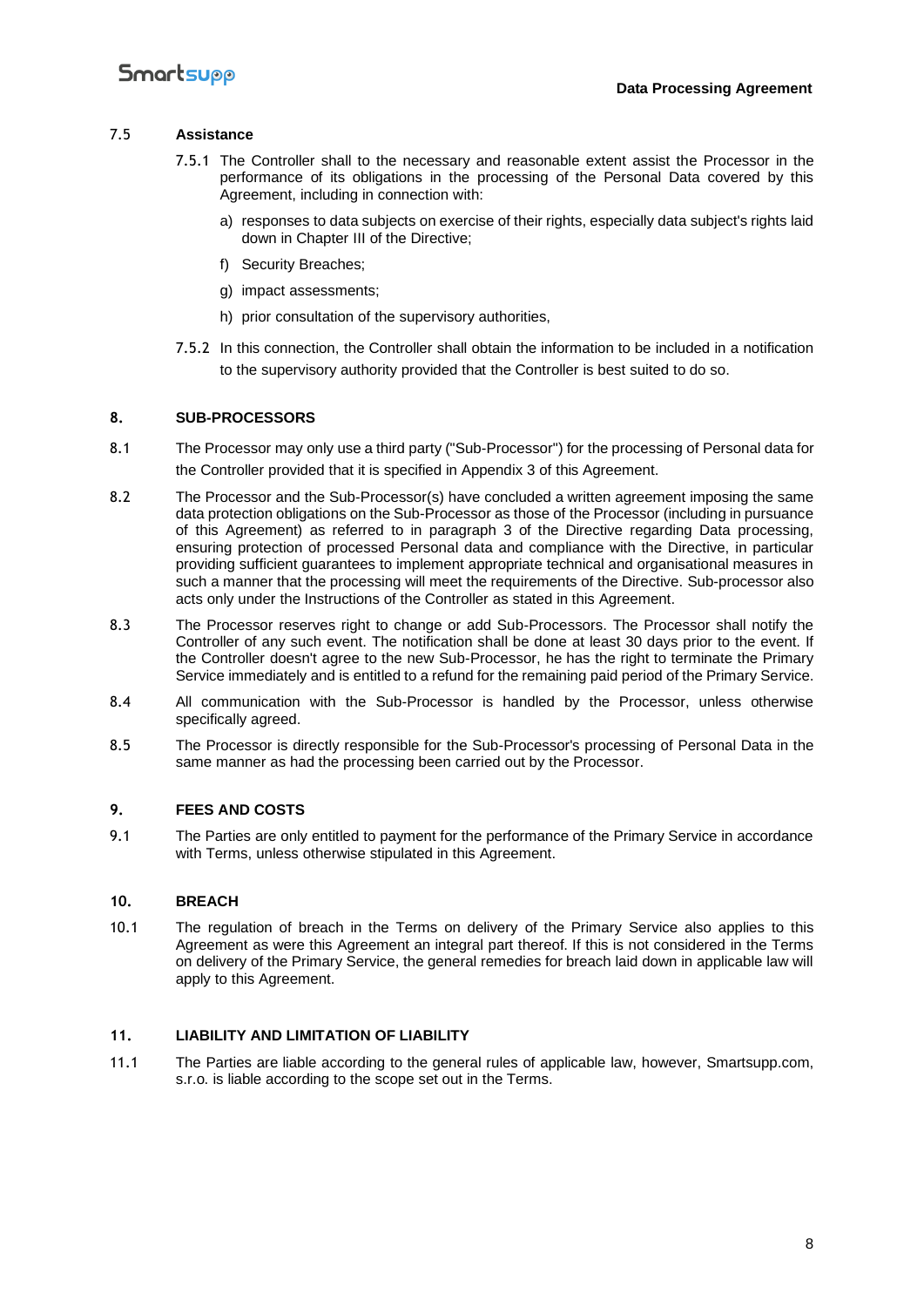#### **12. FORCE MAJEURE**

- 12.1 The Processor cannot be held liable for situations normally referred to as force majeure, including, but not limited to, war, riots, terrorism, insurrection, strike, fire and natural disasters.
- 12.2 Force majeure may only be asserted for the number of working days for which the force majeure situation lasts.

#### **13. CONFIDENTIALITY**

- 13.1 Information regarding the content of this Agreement, the underlying Primary Service or the other Party's business which is either, in connection with the disclosure to the receiving Party, designated as confidential information, or which, by its nature or otherwise, should be considered as confidential, must be treated as confidential and subject to at least the same degree of care and discretion as the Party's own confidential information. Data, including Personal data, are always confidential information.
- 13.2 However, the duty of confidentiality does not apply to information, which is or becomes publicly available without this being the result of a breach of a Party's duty of confidentiality, or information, which is already in the possession of the receiving Party without any similar duty of confidentiality or information, which is developed independently by the receiving Party.

#### **14. TERMINATION**

#### 14.1 **Termination for cause or breach**

- 14.1.1 The Agreement may only be terminated according to the provisions on termination in the Terms or this Agreement.
- 14.1.2 Termination of this Agreement is subject to and allows for simultaneous termination of the parts of the Terms that concern Personal Data processing pursuant to the Agreement.

#### 14.2 **Effects of termination**

- 14.3 The Processor's authority to process Personal Data on behalf of the Controller lapses on termination of the Agreement for whatever reason.
- 14.4 The Processor may continue to process Personal Data for up to three months after the termination of this Agreement to the extent that this is necessary to take the required statutory measures. The Processing by the Processor during this period is assumed to comply with the Instructions.
- 14.5 The Processor is obliged to delete all Personal Data disclosed by the Controller until 3 months from the termination of the Agreement. The Controller may request adequate information for such deletion.
- 14.6 The Processor never processes any Personal Data, which the Controller doesn't have himself, as all Personal Data are always passed to the Processor from the Controller.

#### **15. FINAL PROVISIONS**

- 15.1 The regulation of dispute resolution specified in the Terms, including governing law and venue, also applies to this Agreement as were this Agreement an integral part thereof.
- 15.2 Natural person concluding and accepting this Agreement on Processor's website [www.smartsupp.com](https://www.smartsupp.com/) (hereinafter as "Natural Person") hereby declares that he or she acts on behalf of the Controller and is legally authorized to act on behalf of the Controller in the matter of this Agreement. If such legal authorization of the Natural Person will be found as invalid then this Agreement is binding for the Natural Person and Natural Person is fully responsible to fulfill all obligations stated in this Agreement.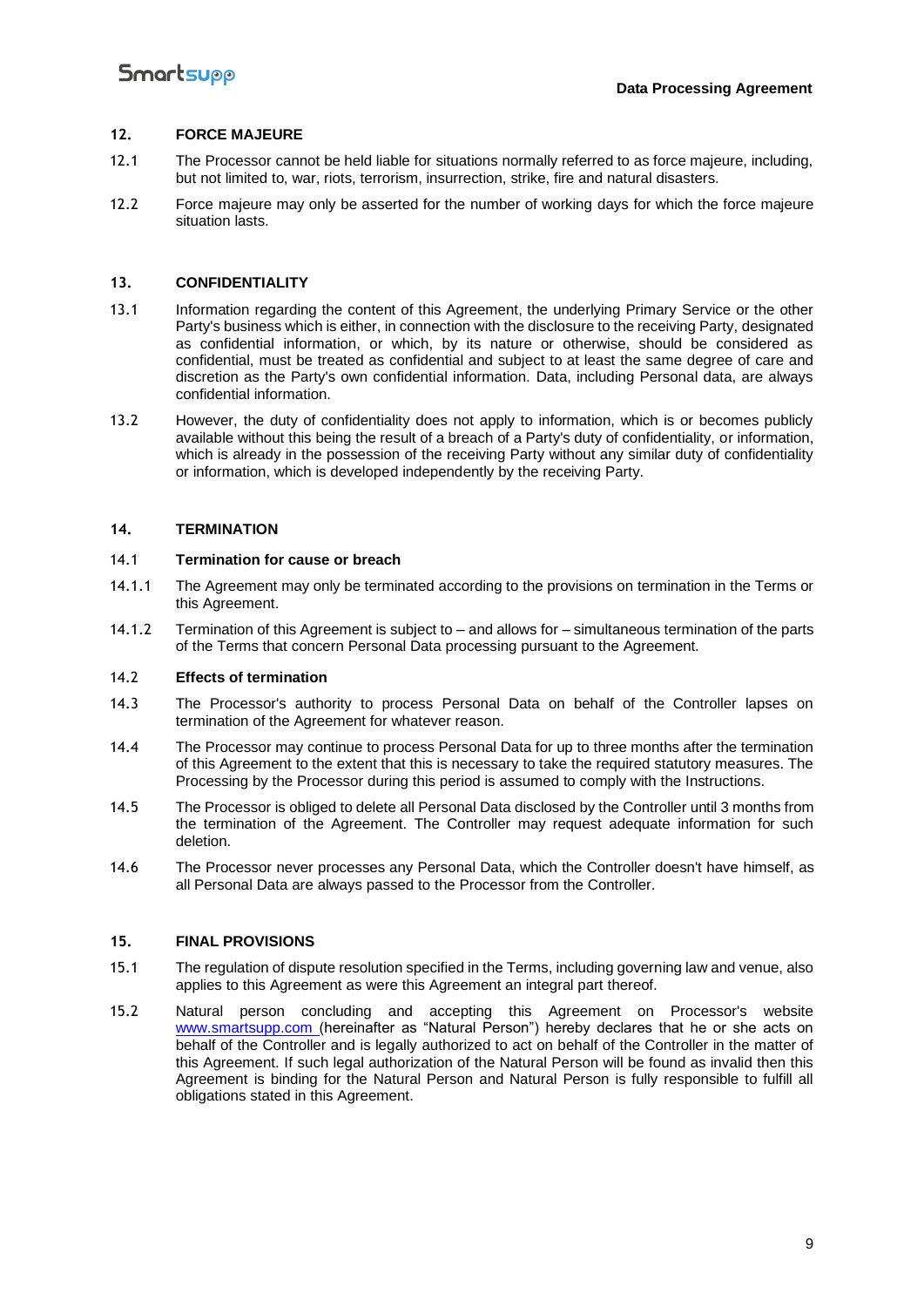#### **Data Processing Agreement**

- 15.3 The Parties affirmatively declare that actions of the Parties made under the conditions agreed in this Agreement create the rights and duties for the Parties leading to creation of the legal relations between the Parties as assumed by the Agreement. The Parties also declare that all rights and duties and the agreed matters are considered definite adequately and capable to call the legal effects and impacts assumed by this Agreement. Provisions under the preceding phrases are valid even if actions of the Parties do not meet all prerequisites assumed by the binding legal regulations. In this case the Parties shall agree and meet such prerequisite without undue delay.
- 15.4 The rights and duties following from or connected to this Agreement may not be ceded or transferred anyhow by any Party without the prior written approval of the other Party.
- 15.5 Communication of the Parties concerning the Agreement (incl. Security Breach notification) shall be led through following email addresses
	- a) Processor : dpo@smartsupp.com
	- b) Controller : email address used to sign up for the Primary Service
- 15.6 Smartsupp.com, s.r.o. reserves the right to change or update this Agreement without further notice. By continuing to access or use Primary Service after those revisions become effective, you agree to be bound by the revised Agreement. If you do not agree to the new Agreement, please stop using the Primary Service. The latest version of this Agreement, which is legally in effect, can always be found at [www.smartsupp.com/dpa.](https://www.smartsupp.com/dpa)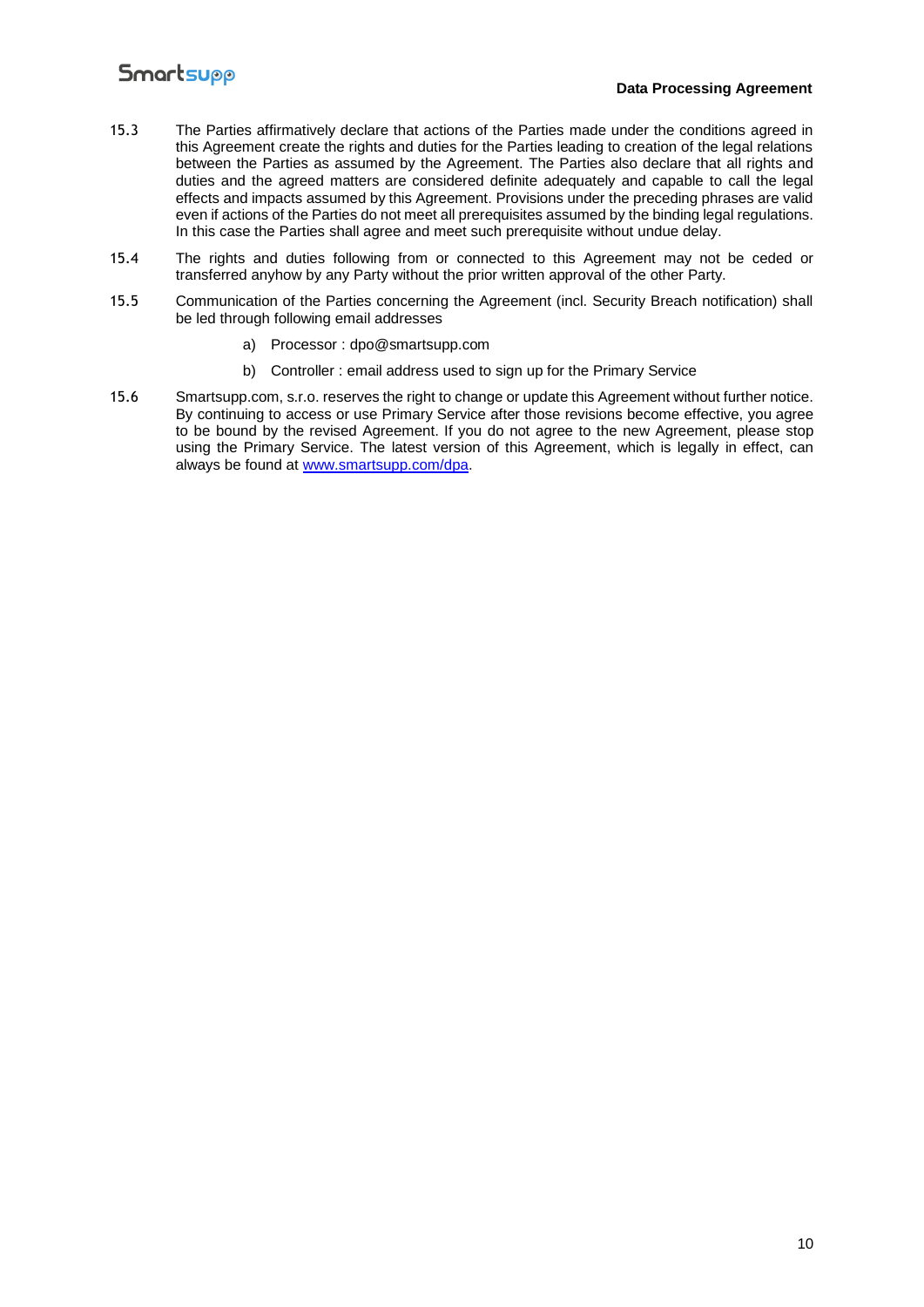## **APPENDIX 1 NATURE, SCOPE, DURATION AND PURPOSE OF PERSONAL DATA PROCESSING**

#### **1. NATURE, SCOPE, DURATION AND PURPOSE OF PERSONAL DATA PROCESSING**

- 1.1 **Nature of processing**: Personal data are processed in an automated way via a script of the Processor that the Controller inserts into his website(s). The script loads a chat box on Controller's website(s) where the script is inserted. The chat box is part of the Primary Service. Visitors of the Controller's website(s) may enter personal data in the chat box when they need to contact the Controller for customer support. Additional personal data of visitors may also be tracked in the background by the script itself. The Controller can import additional Personal data for processing via API of the Processor or by using integrations with 3rd party services as part of the Primary Service.
- 1.2 **Scope of processing:** Depending on how the Controller is using the Primary Service, particularly following types of Personal data may be processed in connection with the delivery of the Primary Service:
	- a) browsed pages on the Controller's website and referring URL
	- b) date and time of visits to the Controller's website
	- c) technical information as screen resolution, operating system, browser type and device type
	- d) geolocation data (country and city)
	- e) IP address
	- f) first name and/or last name
	- g) email address
	- h) phone number
	- i) Additional types of Personal Data depend on Controller's use of the Primary Service
- 1.3 The Controller shall NOT disclose to the Processor any Personal data falling into special category of Personal data as specified in the Article 9 of the Directive. Also the Controller shall not use the Primary Service in a way that would demand or motivate Data Subjects to provide such Personal data. Example of such data types:
	- a) information about race and/or religious beliefs
	- b) information about sexual behavior and/or sexual preferences
	- c) sensitive medical information and/or information about health and illnesses
	- d) sensitive information as passwords, credit card numbers etc.
- 1.4 **The categories of processing** of registered identified or identifiable natural persons covered by this Agreement:
	- a) visitors of Controller's website(s) where the Primary Service is used
- 1.5 **Duration of processing:** All processed Personal data are automatically deleted according Data Retention Period based on the purchased Primary Service.
- 1.6 **Purpose of the processing** is for the Controller to:
	- a) provide and improve customer service to his website visitors
	- b) gather feedback from visitors about his products or services
	- c) improve user experience on his website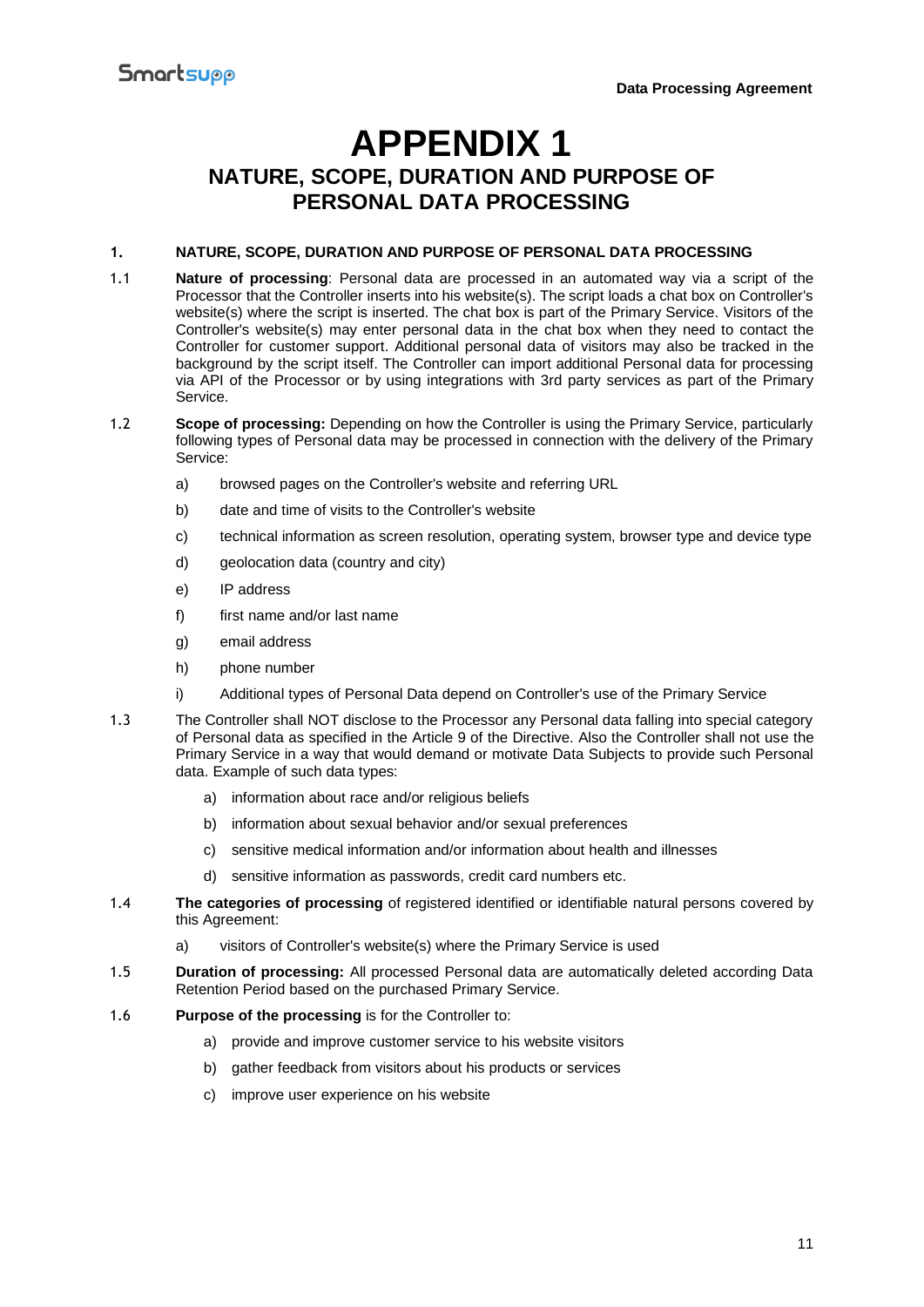#### **2. OPTIONS TO LIMIT PERSONAL DATA PROCESSING AND IMPROVE PRIVACY OF USERS**

- 2.1 As part of the Primary Service, the Processor offers the Controller following options to limit processing of Personal data and to improve privacy of Data Subjects. All options are accessible in Controller's account on [www.smartsupp.com,](https://www.smartsupp.com/) which is part of the Primary Service.
	- a) Processor gives notice to visitors of Controller's website about Personal Data processing in the chat box and allows the Controller to link the notice to the Controller's website where the Controller shall provide visitors with necessary legal information about Personal Data processing via the Primary Service.
	- b) Processor allows the Controller to set Data Retention Period period for how long are data about visitors saved by the Processor
	- c) Processor allows the Controller to disable tracking of IP addresses of visitors. Tracking of IP addresses is disabled by default and the Controller needs to explicitly enable it.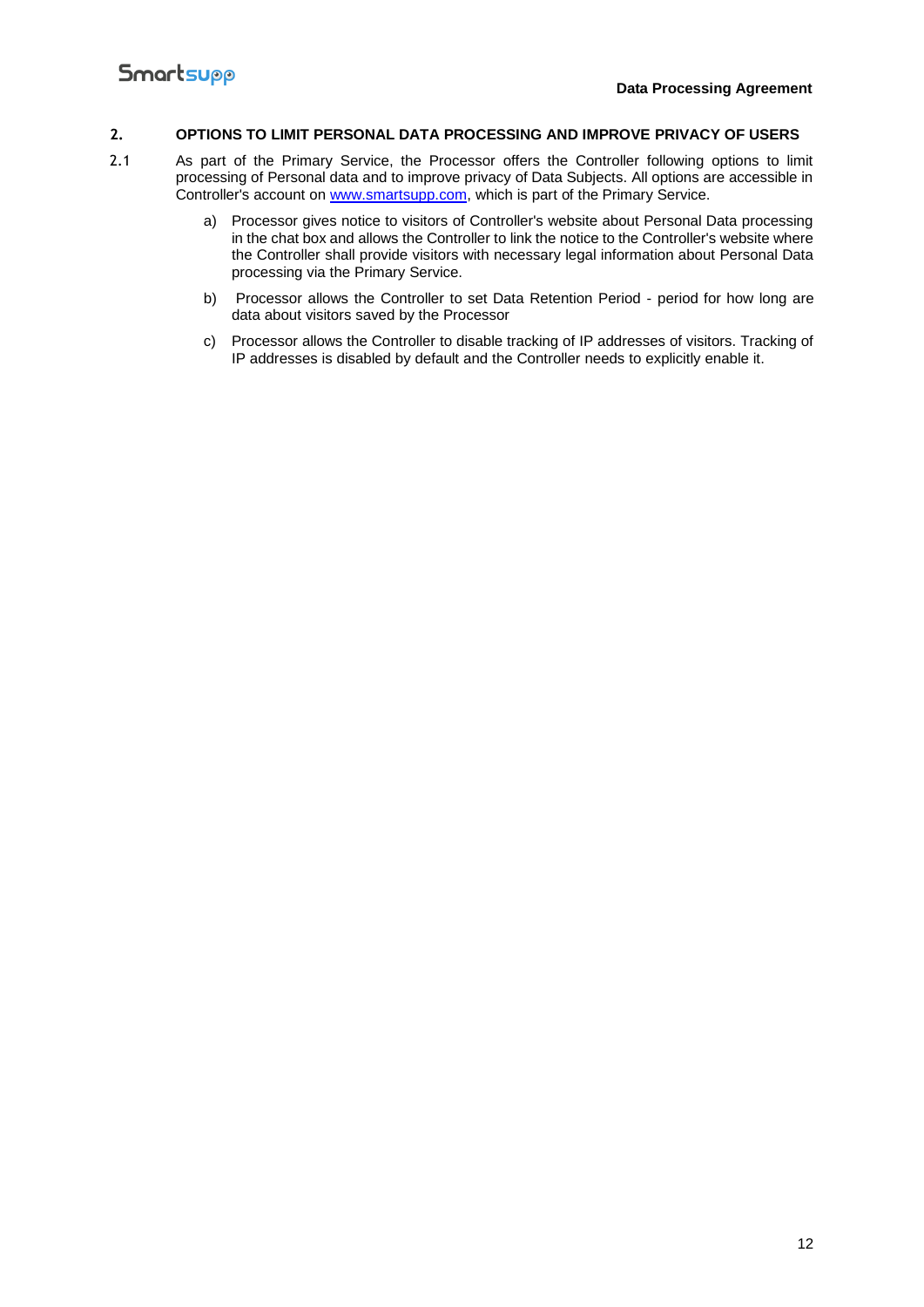## **APPENDIX 2**

### **TECHNICAL AND ORGANISATIONAL SECURITY MEASURES**

**E)**

#### **1. TECHNICAL AND ORGANISATIONAL SECURITY MEASURES**

- 1.1 The Processor implemented following technical security measures to maximize protection of Personal data:
	- a) SSL/TLS encryption (secure sockets layer / transport layer security) for all data transfers in all parts of the Primary Service
	- j) Processor's website and web software runs on secured https protocol
	- k) Processor offers the Controller multiple options to limit processing of Personal data and improve privacy of Data subjects, described in point 2.1 in Appendix 1.
	- l) All employees of the Processor with access to Personal data have signed a confidentiality agreement with the Processor
	- m) the Processor appointed a Data Protection Officer to ensure that Personal data are protected. The DPO can be contacted at dpo@smartsupp.com.
- 1.2 The Processor is using servers and cloud infrastructure of Amazon Web Services to store Personal Data (see Appendix 3 - Sub-processors).
- 1.3 Information about security of Amazon Web Services:
	- a) Information about security of Amazon Web Services

[aws.amazon.com/security](https://aws.amazon.com/security)

b) Information about physical security of Amazon AWS data centers:

[aws.amazon.com/compliance/data-center/controls](https://aws.amazon.com/compliance/data-center/controls)

c) Information about GDPR compliance of Amazon Web Services:

[aws.amazon.com/compliance/gdpr-center](https://aws.amazon.com/compliance/gdpr-center)

1.4 The Controller can manage and delete any Personal data in his account used to access the Primary Service at [www.smartsupp.com.](https://www.smartsupp.com/) This allows the Controller to meet his obligations regarding requests of Data subjects for Personal data information or deletion.